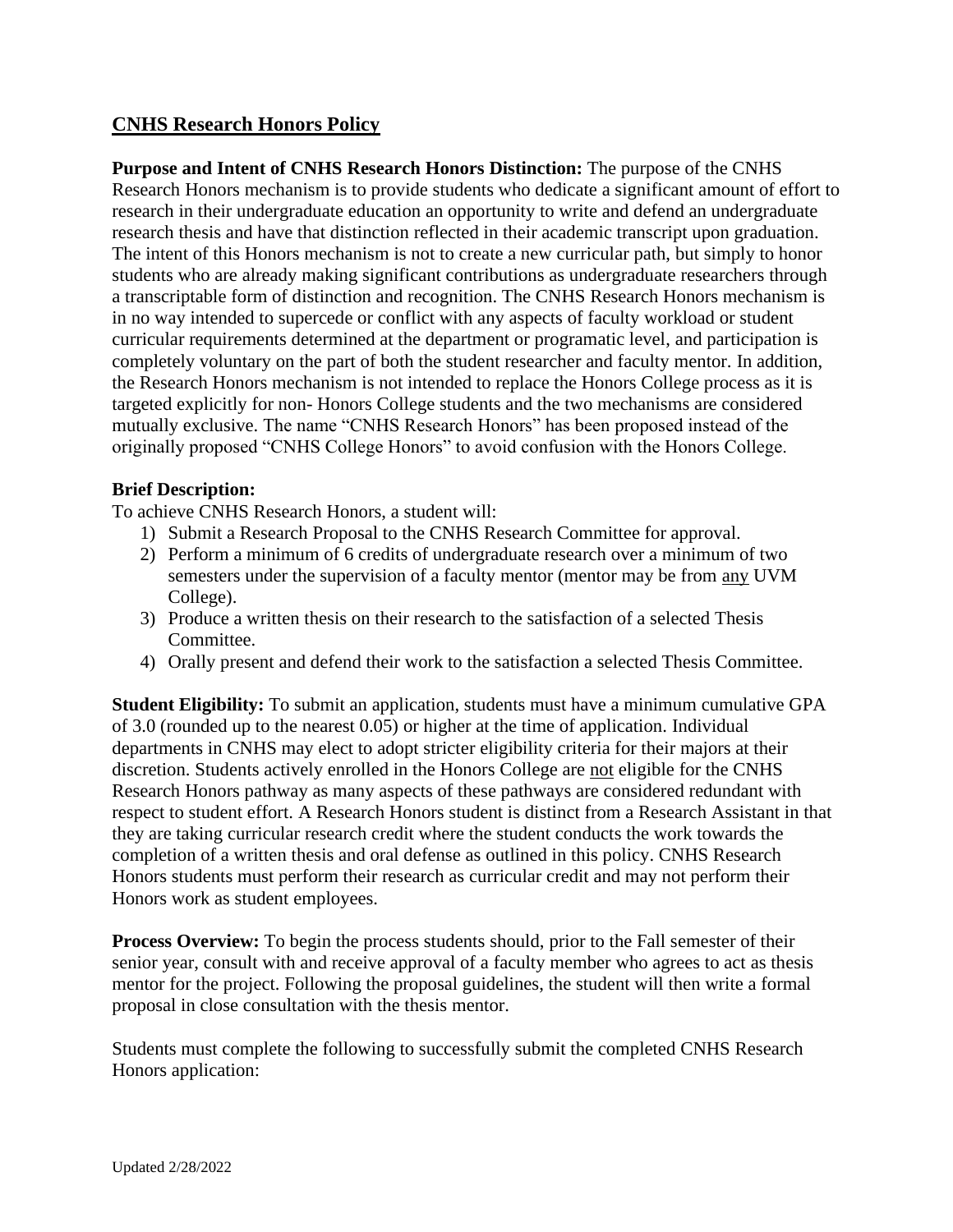- 1) Complete the "Application To Undertake Work for CNHS Research Honors" form.
- 2) Email their proposal to [cnhsresearch@med.uvm.edu](mailto:cnhsresearch@med.uvm.edu) with their name and "CNHS" Research Honors Proposal" in the subject line. The proposal must follow the Guidelines for Honors Research Proposals as delineated below. Proposals will be reviewed on a rolling basis, but must be received no later than the first semester of the student's senior year (either by September 30<sup>th</sup>, for May graduates, or by January 31<sup>st</sup>, for December graduates)
- 3) Ensure that their thesis mentor completes and submits the Faculty Recommendation Form by the above deadline.
- 4) Obtain IRB or IACUC approval (as appropriate) of all research to be conducted prior to commencement of the reearch.

Students may work on their theses during the fall and then spring terms of their senior years (as program flexbilities allow), but may also elect to perform their work in their junior year as some programs in CNHS may not be compatible with all of the research being performed in the final year. It is the student's responsibility to contact the CNHS Research Committee about Research Honors process timelines outside of intended May graduation times.

The research proposal should be developed through close consultation with a thesis mentor, and must contain each of the required sections: Title, Abstract, Description of the Project, Previous Work, Significance, Proposed Methodology and References. Students whose theses involve interaction with human subjects, animal research, or bio hazards should be aware that such work often requires the approval of a University Institutional Review Board and should work with their thesis mentors to obtain it. Approval need not be secured at the time at which the proposal is submitted but the proposal should indicate that the student is aware of this requirement and taking steps to fulfill it.

The student's thesis mentor provides guidance in constructing the thesis, helping the student to analyze his or her ideas critically and providing input and correction along the way. Thesis mentors are normally secured at the very latest in the semester prior to the submission of the CNHS Research Honors application package. The thesis mentor must be a full-time faculty member at the Assistant Professor/Clinical Assistant Professor rank or above with a portion of their workload assigned to efforts in the research of discovery or application, and hold a primary appointment at the University of Vermont. Once the application is received, the CNHS Research Committee will evaluate the proposal based on its written standards as specified in the guidelines. The CNHS Research Committee will then send a response to the student via e-mail.

Responses can fall into one of three categories:

- Acceptance
- Revision (Student must resubmit a rewritten and revised proposal adressing CNHS Research Committee feedback)
- Rejection (Student does not meet qualifications or the proposal is truly unworkable.)

When submitting a CNHS Research Honors proposal, students should register for the appropriate Departmental Undergraduate Research Course (e.g., BHSC 298). Department's should designate a specific section of their 298-level undergradaute research course as "Honors Reesarch" for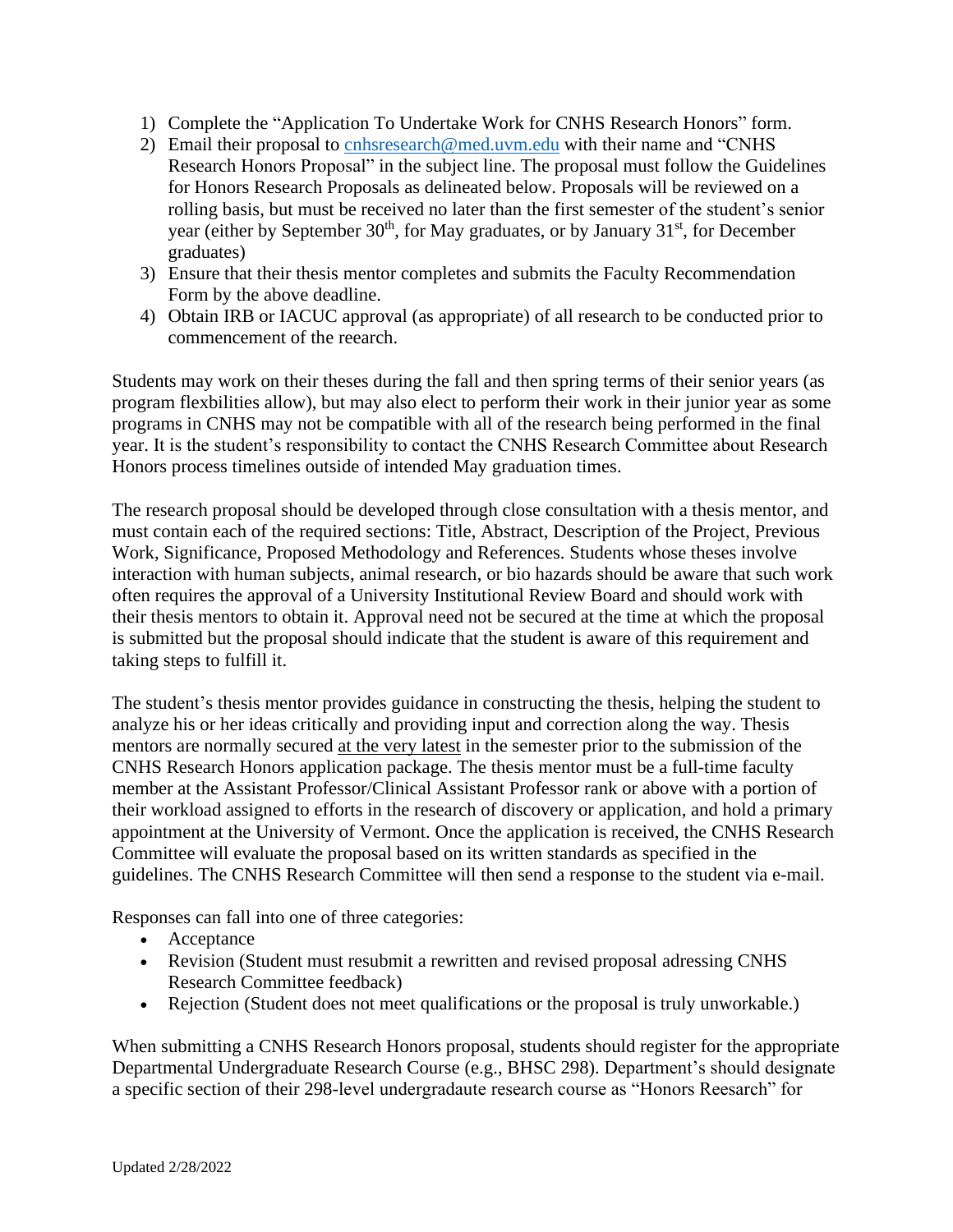students participating in this mechanism which students will enroll in and will be coded as "Honors Research" on the student transcript. Students must take a minimum of 6.0 credits of honors research credit over a minimum of 2 semesters to receive CNHS Research Honors. Students may perform more semesters of research, which will be curricularly taken under the home department's research course offerings and will not be formally considered part of the Research Honors curricular work. The first semester of research will receive a grade of Satisfactory Progress (SP) and then a final grade covering both semesters of research will be applied after the completion of the written thesis and oral defense. Typically, these 6 credits are distributed evenly between the first and second semesters, i.e. 3 credits each semester. However, if, for reasons owing to a student's schedule (the student is already registered for, say, 16 credits), and a student wishes to do so, Honors credit may be variably distributed across the two semesters, e.g., 2 credits the first semester and 4 the next). Please note that this is an "accounting issue" only; students are expected to do an equal amount of work both semesters regardless of how the credit is distributed. As a general guide, each credit of research taken is equivalent to  $\sim$  3 hours of thesis-related work per week. Student thesis research credits are taken through research courses provided via the student's home department.

### **Establishing a Thesis Committee:**

Students will write a thesis and orally defend it in front of a formal "Thesis Committee" chosen by the student in consultation with the thesis mentor. The 3-person committee is comprised of the following people secured by the student with the guidance of their research mentor:

- The student's thesis mentor
- A faculty mentor from outside the student's home department.
- A faculty mentor from the student's home department who will serve as Chair of the committee.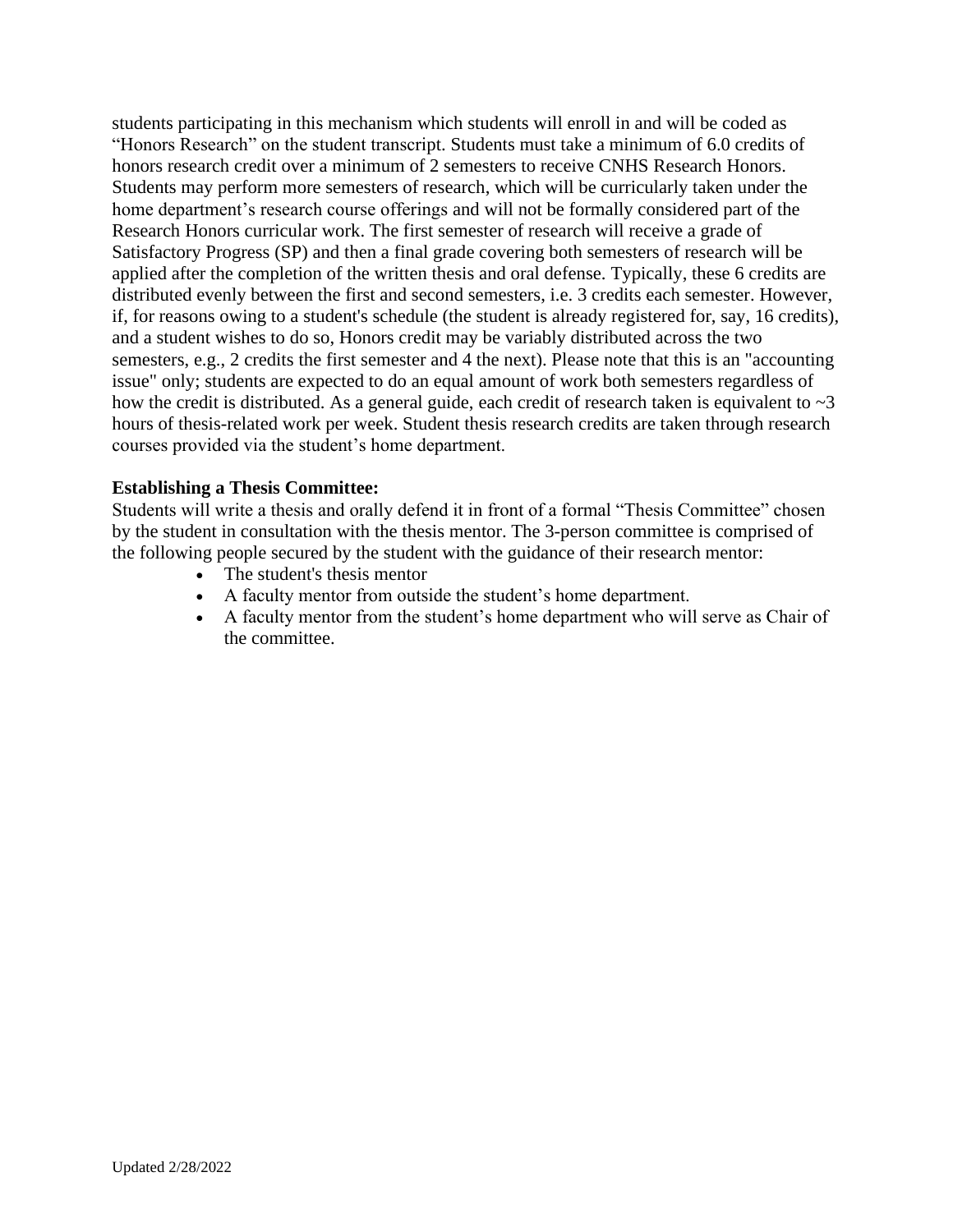## **CNHS Research Honors Application**

All CNHS Research Honors Proposals must be submitted electronically. Requirements for submitting your application:

- 1. Complete the "Application To Undertake Work for Research Honors" form below. Email your written proposal, following the Guidelines for Honors Research Proposals, to [cnhsresearch@med.uvm.edu.](mailto:cnhsresearch@med.uvm.edu) Your full name and "CNHS Research Honors Proposal" must be in the subject line. Applicants are strongly advised not to send files larger than 3 megabytes. If you have concerns about the size of your proposal submission, please contact the chair of the CNHS Research Committee.
- 2. Ensure that your thesis mentor completes and submits the Faculty Recommendation Form. You and your thesis mentor must submit all forms by required deadline in the first semester of your senior year (either by September 30<sup>th</sup>, for May graduates, or by January 31<sup>st</sup>, for December graduates).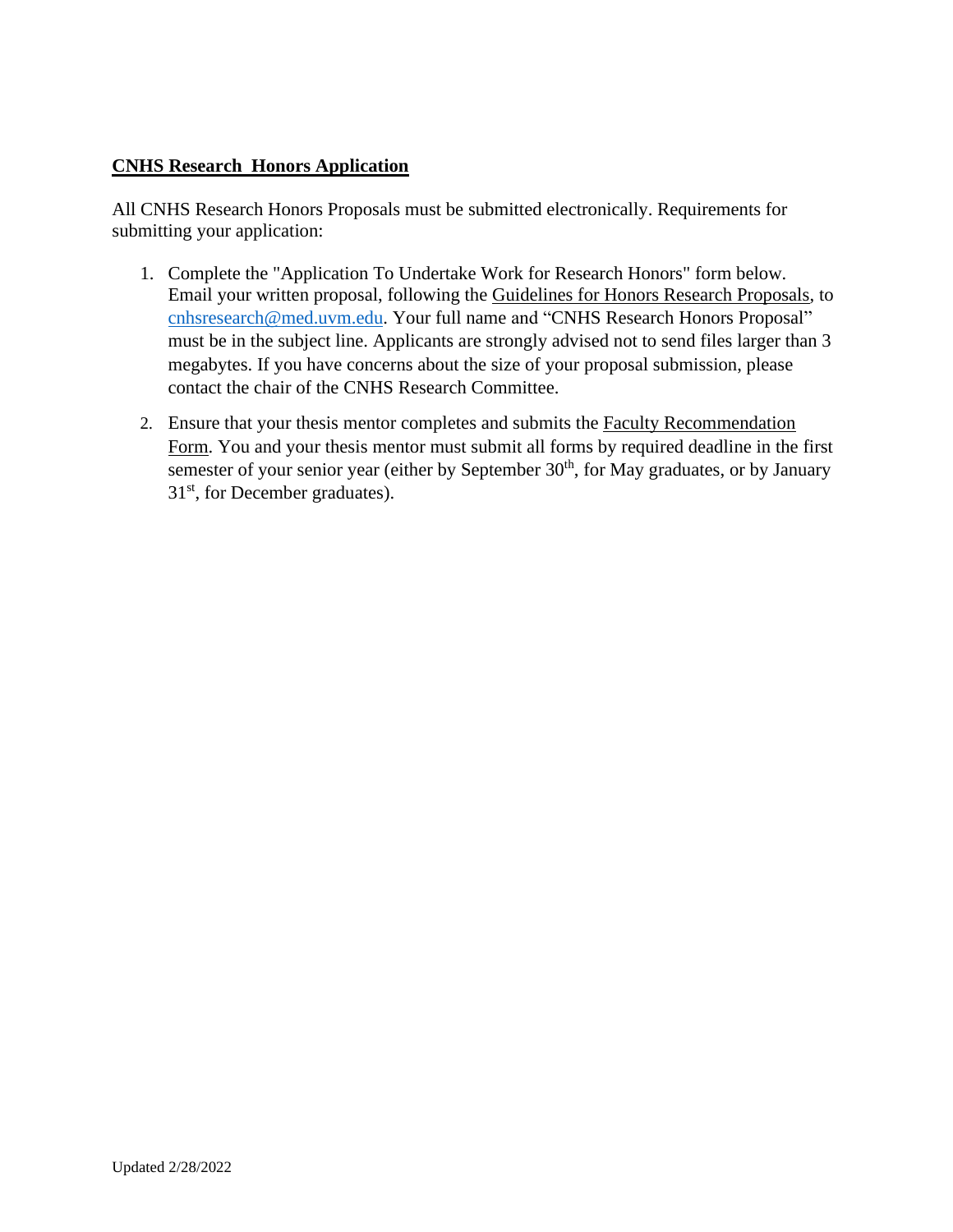## **Application to Undertake Work for CNHS Research Honors (***All fields are required)*

## **Applicant Information**

**Your Name** *(Last, First Middle)*:

**Your UVM NetID:**

### **Intended graduation date (month/year):**

**Your Email** *[\(netid@uvm.edu\)](mailto:netid@uvm.edu)*:

**Major and Concentration:**

**Department in which your Honors Project wil be pursued**:

**Overall GPA**:

**Project Title**:

### **Thesis Mentor Information**

**Name:**

**Department:**

**Email:**

**CNHS Academic Advisor:**

**Does your work involve human subjects?**

**Does your work involve vertebrate animals?**

### **Does your work involve recombinant DNA?**

If yes to any of the above, please continue reading. If no, then skip to the bottom and submit this form.

By submitting this form, I am certifying that I understand the following:

• My proposal must mention whether or not my research involves human subjects, vertebrate animals, biological samples, or recombinant DNA.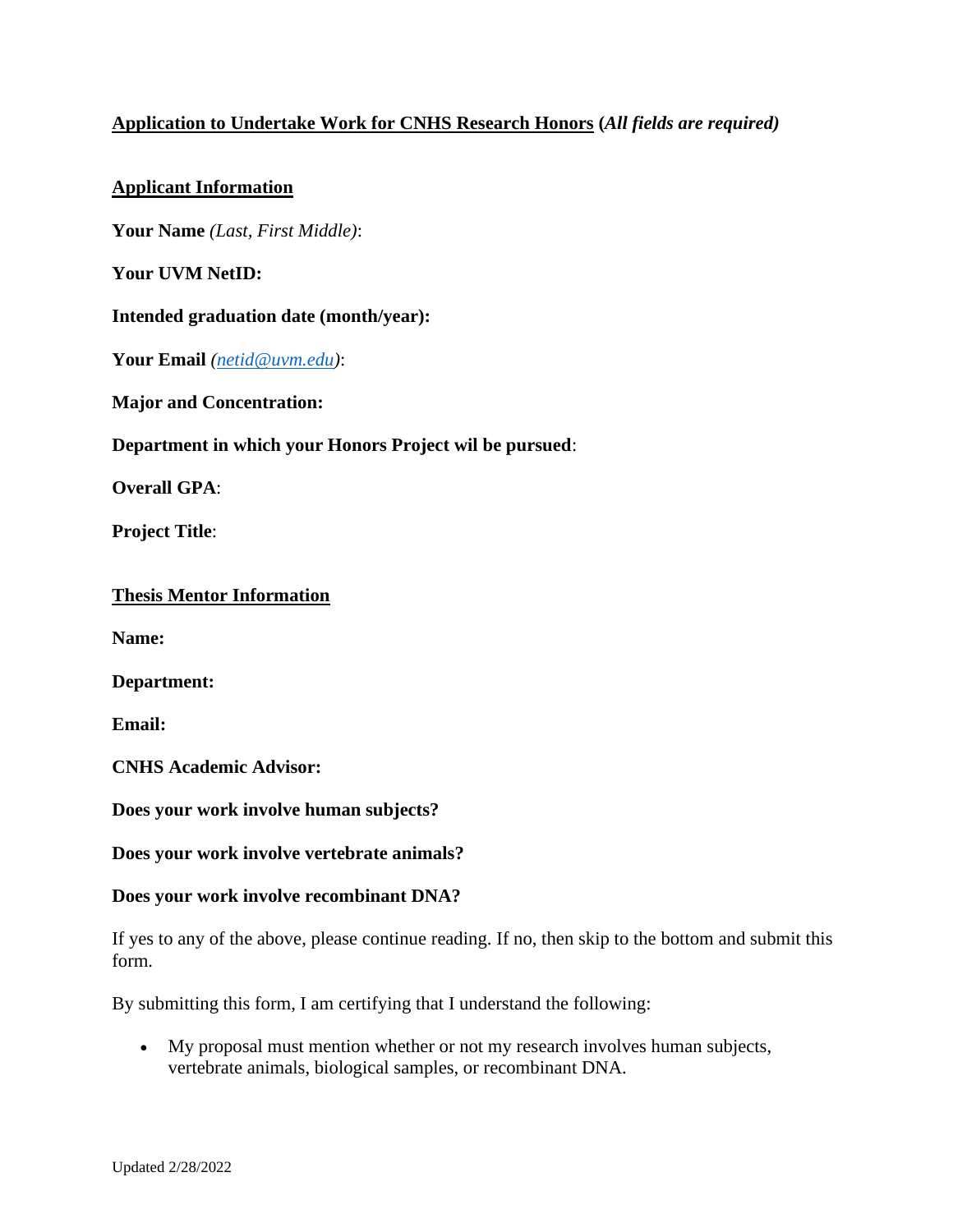- I must obtain certification from one or several of the research review Committees (IRB/IACUC/IBC) by contacting the Research Protections Office (656-5040) before I begin my research.
- The CNHS Research Committee will only approve my proposal pending Committee (IRB/IACUC/IBC) certification.
- The CNHS Research Committee must receive a copy of the research review Committee certification before data collection can begin.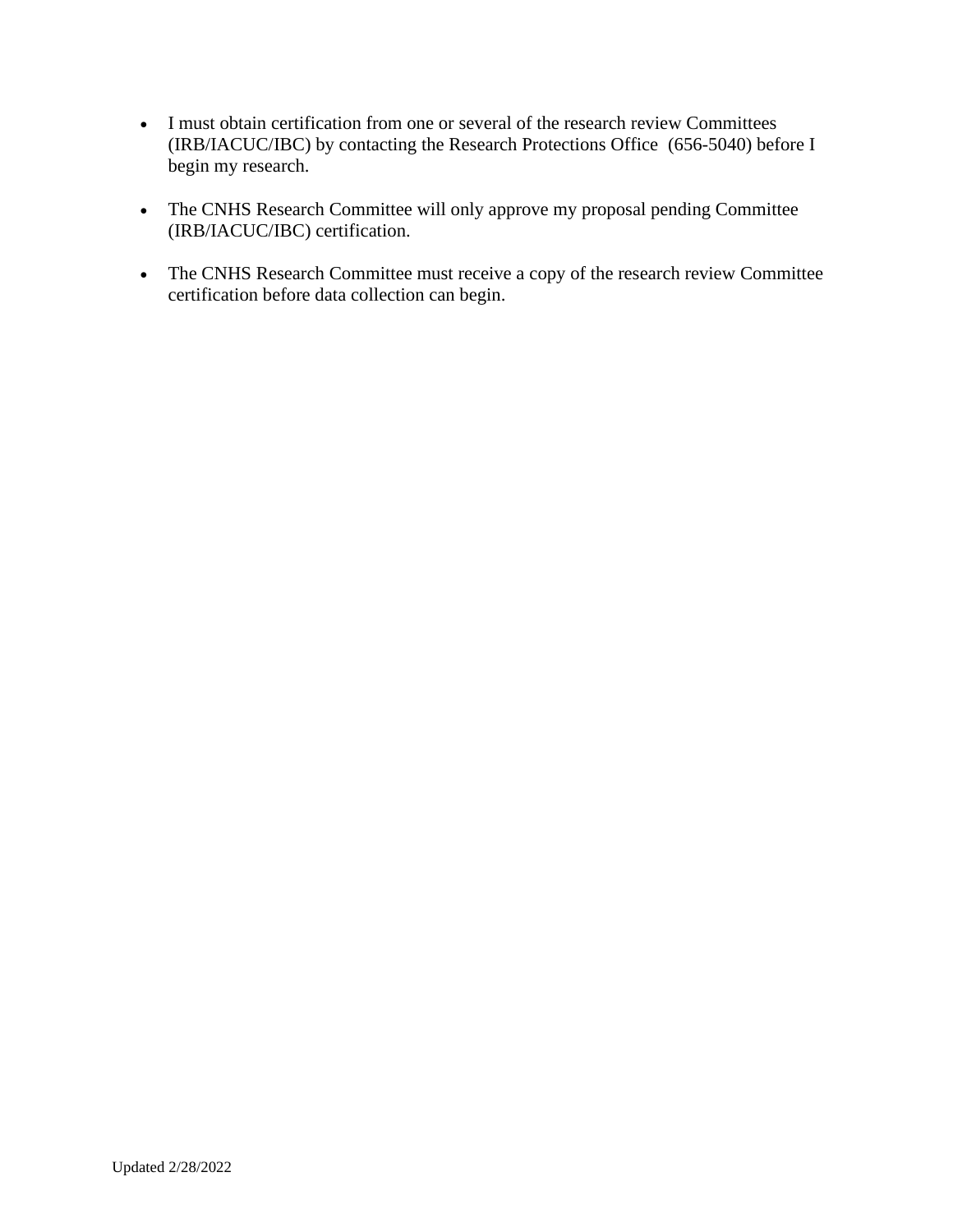## **Guidelines for CNHS Research Honors Research Proposals**

The proposal submitted with the application for CNHS Research Honors should be concise, clearly written and thoughtful. Each proposal should include a statement defining the inquiry, an explanation of the methodology to be utilized, a description of the role of related and supporting research, and a section regarding the significance of the proposed work in relation to current knowledge. As the CNHS Research Committee evaluating your proposal may not include a specialist in your field of research, you should avoid overly technical jargon. Your ability to carry out Honors research successfully is judged, in large part, by the quality of the proposal.

### **Formatting the proposal**

The entire proposal must not exceed 8 pages (including any tables and figures but excluding references) and should either be a Microsoft Word readable document (.doc, .docx, .txt, .rtf) or an Acrobat PDF (.pdf). Proposals should be double-spaced, set in 12 point Times New Roman font, and have 1-inch margins top and bottom and 1.5-inch margins left and right. The evaluation committee will not read past page 8.

Email your proposal to [cnhsresearch@med.uvm.edu](mailto:cnhsresearch@med.uvm.edu) with your name and "CNHS Research Honors Proposal" in the subject line of the message.

#### **Contents of the proposal**

The proposal must contain each of the following components, clearly labeled:

- 1. Proposal Version: The proposal should indicate whether it is a new or revised submission.
- 2. Title
- 3. Abstract: Give a short summary (no more than 100 words) of your project and its significance.
- 4. Description of the Project: Explain the question you hope to answer and what it is you hope to accomplish.
- 5. Previous Work: Explain the status of work in this field. Explain what other scholars or artists have accomplished in this area to date.
- 6. Significance: Explain why your project is important. Explain what original contributions you hope to make beyond the existing work reviewed above. Explain the relevance of your project to the previous research in this subject area.
- 7. Proposed Methodology: Explain how you will proceed. Explain how you will collect and analyze your data or materials. Explain how you will interpret your results. This is an extremely important section of the proposal. It is imperative that it be detailed and well constructed. Timetables and schedules of work to be completed may be helpful.
- 8. Timeline: Students should provide a detailed feasible timeline of the proposed work to be performed.
- 9. References: Include any references cited in the proposal and any important works that you expect to use during your research. Reviewers may check your references for literature widely understood to be foundational in your field.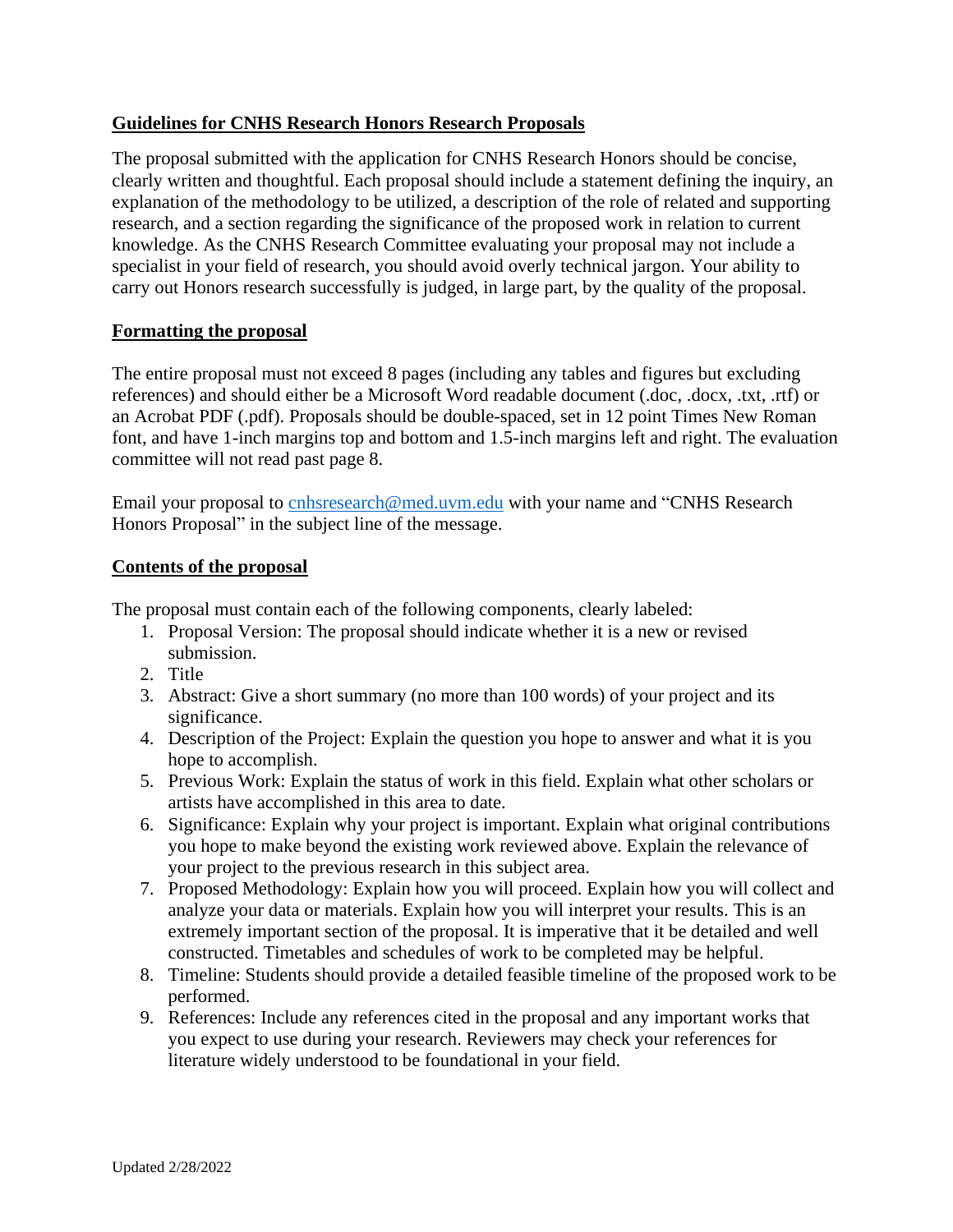## **Evaluation Criteria**

In general, the criteria used by the CNHS Research Committee to evaluate the thesis proposals may include, but are not limited to, the following:

- Is the proposal written clearly and concisely?
- Does the student explain the project's relevance to the field of study and beyond?
- Will the student be able to apply methods of research, analysis, and interpretation to the field of study?
- Does the proposal cite relevant works in the reference section?
- Does the proposal examine critically the work of other scholars and relate that work to the proposed project?
- Does the proposal show evidence of promise to contribute original research and knowledge at a level appropriate for undergraduate study, such that the thesis goes beyond describing existing work?

### **Revisions**

In the case that a student is asked to revise the proposal, explicit recommendations for revision will be provided to the student by the CNHS Research Committee evaluating the application.

### **Rejected Proposals**

If a student's thesis proposal is rejected, the student may ask the CNHS Research Committee to reconsider its decision. A student whose proposal was rejected is not barred from submitting a new thesis proposal the next semester, but must in such a case indicate whether a previous version of the proposal was rejected, and if so, what changes were made in response to the Committee's comments. If the thesis is to be completed in fewer than two semesters due to initial proposal rejection, it is also the student's responsibility to present in the new proposal a carefully revised timeline for the remaining thesis work and its completion. The thesis mentor should indicate in a special memo to the department that the timeline is feasible and that the student can be reasonably expected to have the work completed in the allocated timeframe.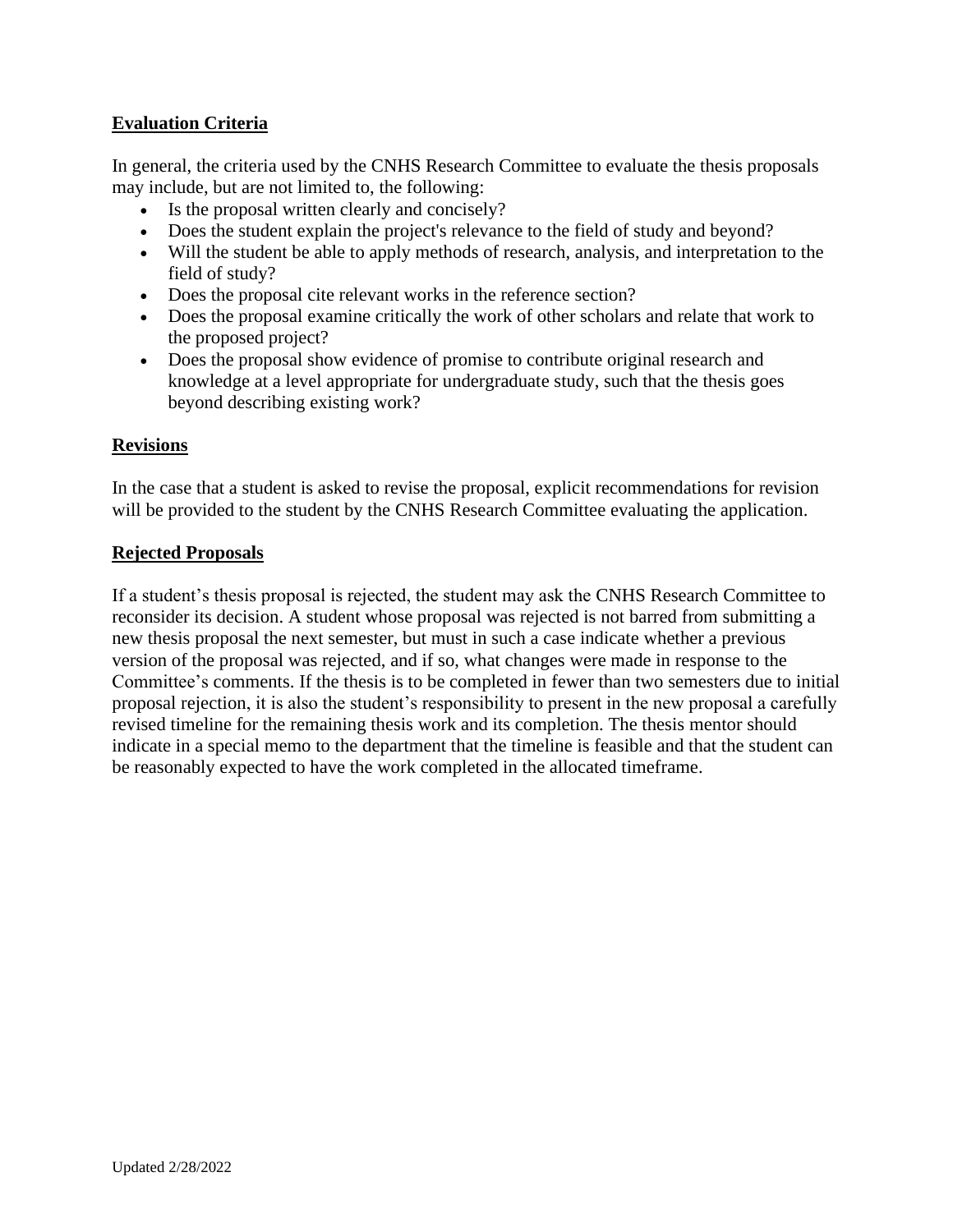## **Completing, Defending, & Certifying the CNHS Research Honors Thesis**

Once an application is approved, the CNHS Research Committee does not have any further oversight regarding the content of the student's thesis until the final submission of the written thesis. The primary remaining functions of the CNHS Research Committee are to evaluate the submitted written thesis, sending comments to the student's independently chosen thesis committee, and to certify the completion of the process to the Chair of the student's home department indicating that the student's thesis has been successfully completed.

**Related Coursework:** The CNHS offers a thesis writing course (NH 195: Thesis Preparation) for Honors College students. It is highly encouraged that CNHS Research Honors students also take this course in the fall semester of the Junior year, but this is not a strict requirement of the Research Honors pathway. Students who wish to opt out of taking NH 195: Thesis Preparation must does so with the explicit written consent of their research mentor and this needs to be communicated to the CNHS Research Committee at the time of submission of the research proposal.

## **Student Expectations:**

CNHS Research Honors students are expected to:

- Produce the written thesis itself.
- Defend the thesis in an oral examination (a "defense") before a three-person "thesis committee" comprised of the following people secured by the student:
	- The student's thesis mentor
	- A faculty mentor from outside the student's home department.
	- A faculty mentor from the student's home department who will serve as Chair of the committee.

## **Thesis Document Specifications**

### *Thesis Page Format and Type*

The thesis should be printed on 8.5x11 inch paper as a single-sided document. Align text at the left margin (except for paragraph indentations). Font used should be 12-point Times New Roman throughout the document, although 10-point type may be used for notes to tables or figures and in footnotes and endnotes. Margins should be 1" at the bottom, top, left and right. Double-space the text throughout except for the following: Captions for tables and legends for figures are single-spaced. Block quotations are single-spaced. Likewise, footnotes or endnotes are singlespaced within and double-spaced between entries. Placement of page numbers beginning with the first page of Chapter One, pagination (in Arabic numerals, beginning with page 1) is continuous throughout the document, including the reference pages. Pages that precede the beginning of Chapter One are referred to as preliminary pages. Some preliminary pages do not bear page numbers (e.g., abstract, title page), whereas the paginated preliminary pages (e.g., table of contents, list of figures, list of tables, preface, acknowledgments, dedication) carry lowercase Roman numerals centered at the bottom of the page. Page numbers are the only typing on any page that goes outside of the margins specified above. All pages, including paginated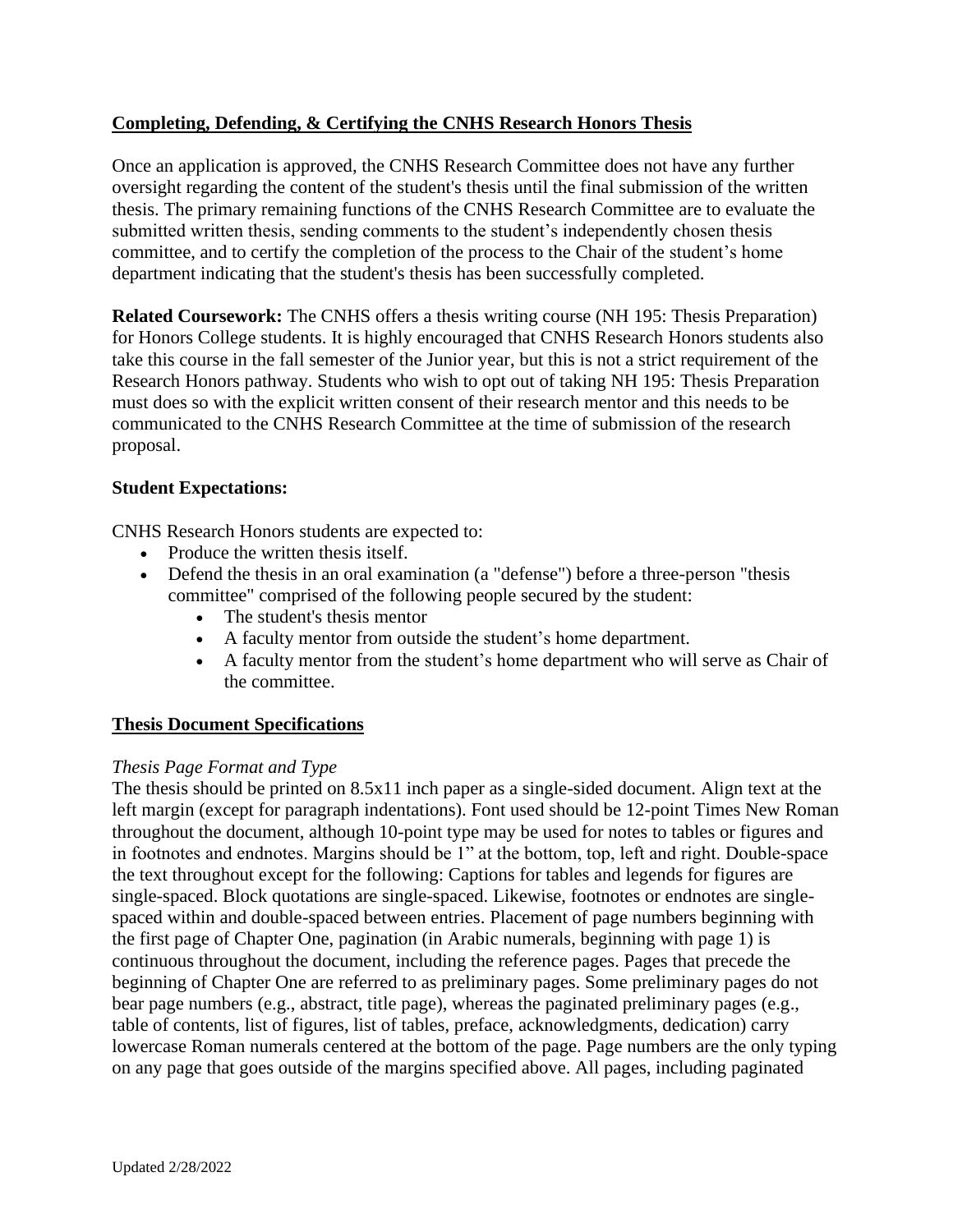preliminary pages, should be numbered at the bottom of the page, centered between the right and left margins.

## *Headings*

Each chapter should be numbered and the chapter title centered at the top of the page. Each chapter should begin on a new page. Headings are then used to identify major sections within a given chapter. For any sub-sections within these major sections, the sub-heading is typed flush at the left margin and text begins following a double-space below.

### *Charts, Graphs, Tables and Figures*

If a thesis contains charts, graphs, tables or figures a separate list of charts (or graphs or tables or figures) is required and should be inserted after the table of contents. Each figure, chart, graph or table must be numbered and captioned (caption should be 10-point Times New Roman font). The caption must appear on the same page as the illustrative material it references.

## **Components of the CNHS Research Thesis**

This section of the guide details the sequence and specifications pertaining to main components of the thesis. Please note that the title page, the table of contents, the body chapters, and the reference list are required components of the thesis.

## **Title Page**

The final thesis submission must include a properly formatted title page. The title on the title page must be written in all capital letters, centered, and double-spaced if more than one line. Toward the bottom of the page type "By". After a double-space, type your name. On the next line, type your program of study and Department. After this, double-space and type the month and year of graduation without a comma between the month and year. The date should be the month you intend to graduate (May, August or December). The title page is technically counted as page "i", but the page number is not typed onto this page.

### **Abstract**

The abstract briefly summarizes the research study. It is a concise summary of no more than 250 words that addresses the rationale and purpose, scope, methodology, and results of the thesis. The word "ABSTRACT" is a first-level heading and is capitalized, centered, and positioned just below the top of the page. Text of the abstract is single spaced. The Abstract page is an uncounted, un-paginated page.

### **Table of Contents/List of Figures**

Each thesis must contain a table of contents and list of figures (if appropriate). The table of contents should include a listing for each chapter or section of the thesis and at least all of the first level headings. If a thesis contains charts, tables, graphs, figures or photographs, every illustrative material must be listed in an appropriate List of (Figures, Photographs, Charts, etc.) Material that appears in the thesis before the table of contents (abstract, preface, etc.) should not appear in the table of contents.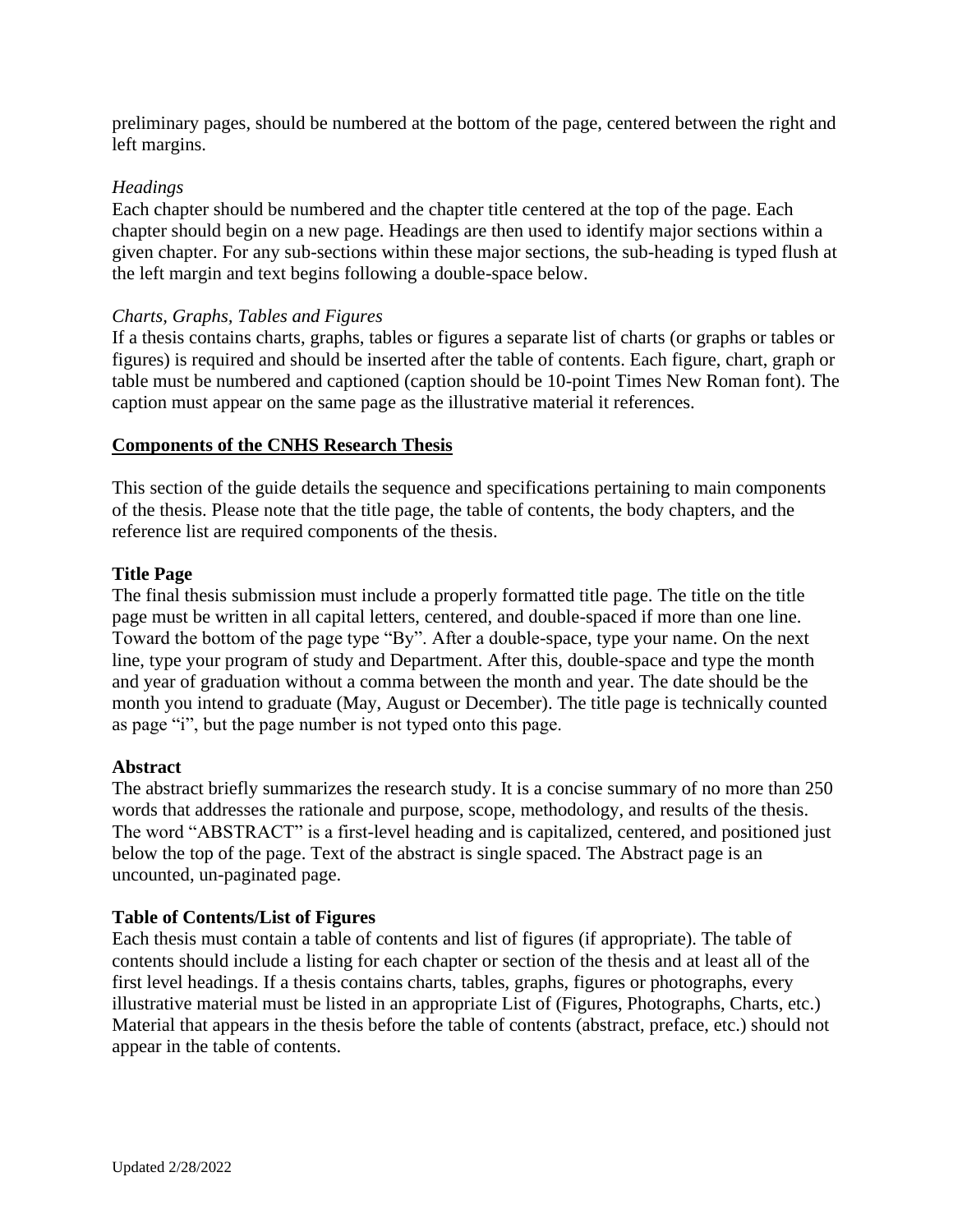## **Chapters**

The body of the document will consist of several sections called chapters. The number of chapters and their titles will vary by discipline and topic of the Honors thesis. Consult with your mentor to determine if certain standard chapter designations are appropriate in your program or academic discipline. For most CNHS Research Theses, CHAPTER ONE will be entitled "Introduction"; CHAPTER TWO, "Literature Review"; CHAPTER THREE, "Methods"; CHAPTER FOUR, "Results"; CHAPTER FIVE, "Discussion and Conclusions".'

- Chapter1: Background, Statement of the Problem, Hypothesis (if appropriate), Key Terms
	- o In Chapter 1, you will offer a brief introduction to your topic and statement of the problem. This sets the context and justification for your study as well as sets the table for what is to follow. If a quantitative study and appropriate, one or more research hypotheses are stated (each hypothesis must be linked to a specific and independent research question as well as tested in your statistical plan). Typically, key words and/or definitions are included in this chapter. This chapter is generally 3-5 pages in length depending on the topic and discipline.
- Chapter 2: Literature review
	- o Chapter 2 provides an in-depth overview of the research literature on your topic. It offers a recent and relevant research synthesis that progresses logically and intentionally from a broad overview of the topic to a more specific focus on the specific research question being proposed. This chapter includes multiple headings (the number of which varies depending on topic and explanation needed). The length of Chapter 2 also varies greatly but typically ranges between 10-20 pages. Your thesis mentor will be instrumental in determining the depth and length of your literature review.
- Chapter 3: Design, Subjects, Measures, Procedures, and Analysis
	- o Chapter 3 includes all details related to the methodology of your study. Here, you will describe your subject sample (i.e., inclusion/exclusion criteria, recruitment strategy). The specific instruments or tools you are using and the procedures you follow are also included. Additionally, how you analyze your data is described. Each of these sections are detailed within separate headings. The general length of this chapter again varies depending on specific methodology associated with your topic and discipline although 8-10 pages is reasonable.
- Chapter 4: Results
	- o The results of your analyses are offered in Chapter 4. Here, there is no discussion or interpretation of the results; rather the specific findings are detailed. It is important to associate these findings, if appropriate, with any and all hypotheses previously offered.
- Chapter 5: Discussion, Limitations, Conclusion/Implications
	- o The last chapter of your thesis is an important one. It is in this chapter that you discuss your findings in light of the current research existing and explain how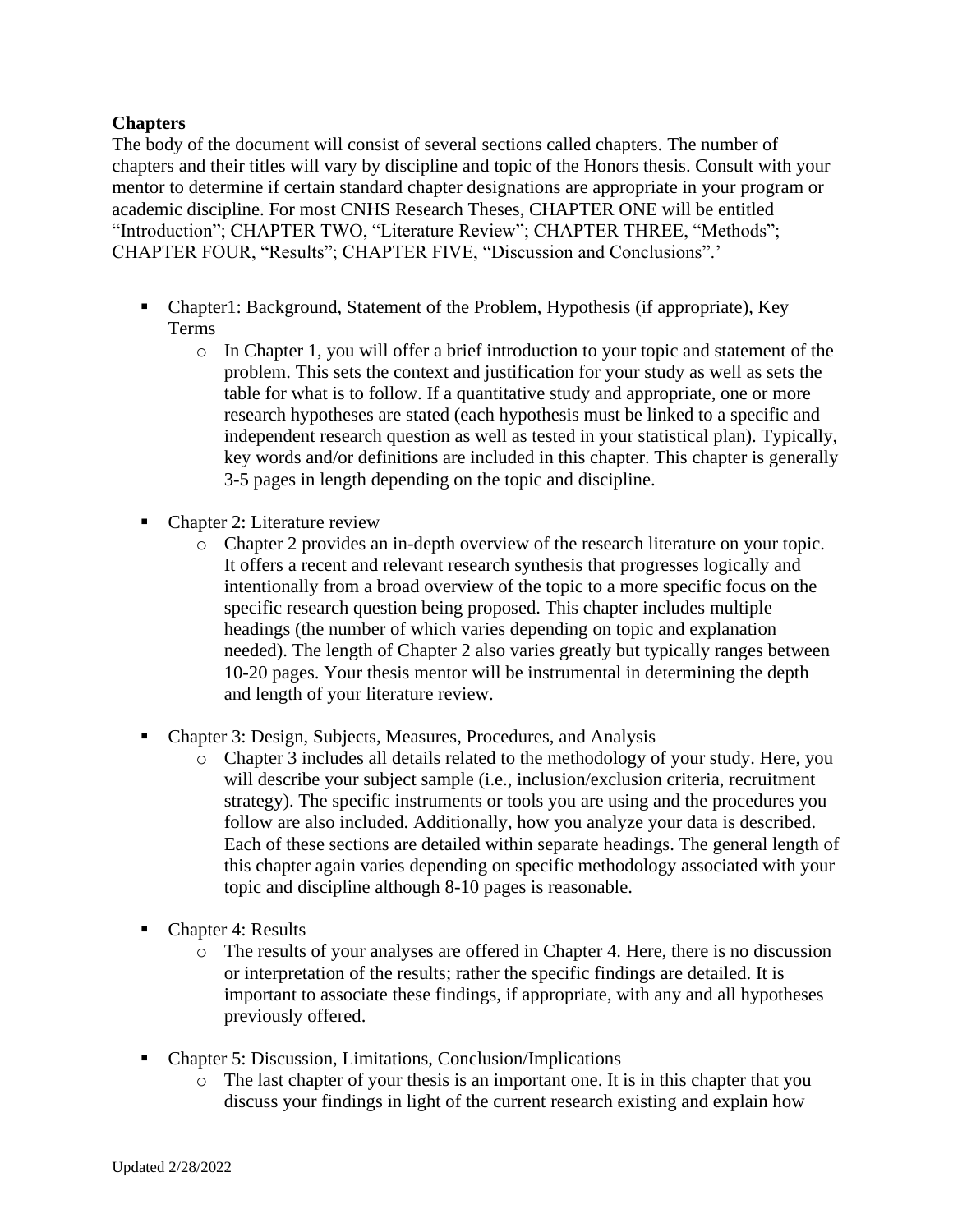your findings compare or contrast with this literature AND why. You will also offer insight into the limitations of your research study and recommendations for future study on the topic. Implications and practical applications of the study are also discussed.

### **List of References**

Every thesis must include a list of references regardless of the citation style used throughout the thesis. The full publication information for all sources cited in the thesis must be included. Regardless of discipline, entries should be single-spaced with a double-space between each entry. The style of the entries should follow the style manual appropriate to the author's discipline.

## **Appendices**

If necessary, the appendix or appendices should follow the references in the thesis organization. Supplementary materials such as surveys, questionnaires, charts, tables, photographs, etc. the author chose not to include in the body of the thesis may be included in the appendices. This material may all be included in one appendix (listed in the table of contents as simply Appendix) or may be organized and divided into two or more labeled appendices (labeled Appendix A, Appendix B, etc.).

## **Specific steps in the completion of the thesis:**

- 1. Schedule a defense, which must be held on or before the Friday of the last week of classes of the final semester of thesis work:
	- a. Talk to your three committee members and find a day, time, and location they (and you) can all agree to.
- 2. Submit one copy of the thesis to each member of your thesis committee at least one week prior to the date of the scheduled defense and a digital submission to the CNHS Research Committee at [cnhsresearch@med.uvm.edu.](mailto:cnhsresearch@med.uvm.edu) The CNHS Research committee will review the written thesis and provide a list of questions/comments to both the student and the thesis committee to be addressed during the oral defense.
- 3. Print out the Evaluation of the CNHS Research Honors Thesis Defense form for your thesis committee to complete at your defense.
- 4. Attend your defense:
	- a. At the defense, you will be asked to explain your project and answer a series of questions about it.
	- b. A defense will normally last between 1 and 2 hours.
	- c. After the questioning ends, you will be excused while your thesis committee decides whether the thesis and oral defense are of a quality sufficient for earning Research Honors, and assigns a grade for the 6 credits of thesis work. Your thesis mentor should ensure that the grade for your thesis is applied to both semesters of Research Honors work. This will involve your thesis mentor contacting the chair of your home department to make sure the grades for the thesis have been submitted.
	- d. Your thesis committee may recommend that some corrections be made to the written thesis. These corrections should generally be completed within a week following the defense. You may be asked to submit a copy of the corrected thesis to one or more members of your committee.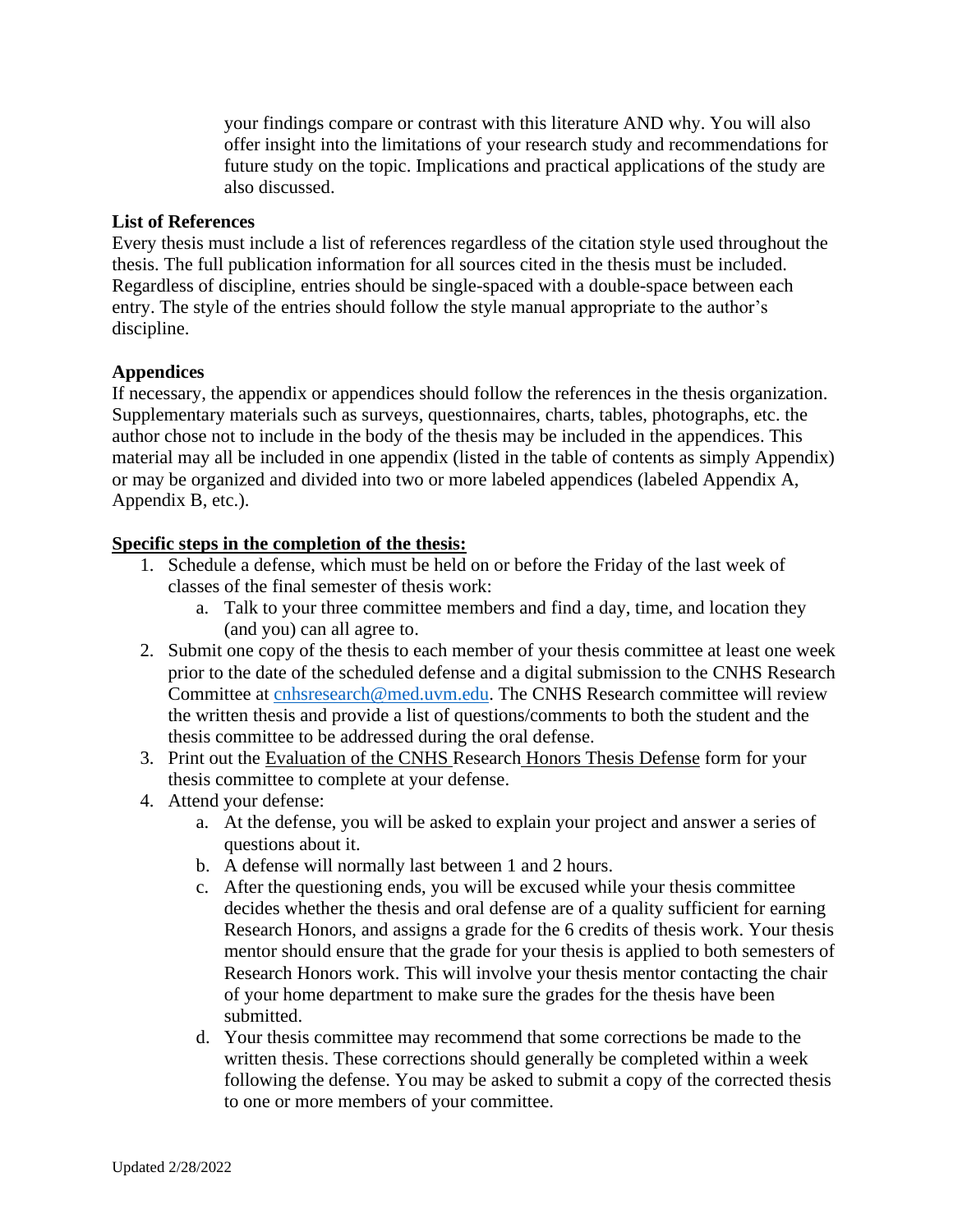- e. At this point, the chair of your thesis committee will complete the Evaluation of the CNHS Research Honors Thesis Defense form and return it to the CNHS Research Committee. This form must be received by the CNHS Research Committee by the last day of the classes in the second semester of the project. At that point, the CNHS Research Committee will certify that the thesis work has been completed successfully and will instruct the student's home department Chair and the CNHS Office of Student Services to designate "Awarded CNHS Research Honors" on the student's transcript.
- 5. Submit your thesis to ScholarWorks as appropriate: The College will establish a ScholarWorks folder for CNHS Honors Research work where students may submit their thesis electronically at the discretion of their advisor based on the embargo considerations of the work. The mentor may elect to embargo the work as part of the Thesis Evaluation Form.

## **Important Dates (All dates are latest possible submission dates; earlier submission are strongly encouraged)**

**September 30th (for May graduates) or January 31st (for December graduates)** – CNHS Research Honors applications and proposals due. Responses to applicants will be emailed within 3 weeks of application submission.

**October 31st (for May graduates) or February 28th (for December graduates)** – Revised proposals due (where revisions requested)

**Last day of Semester Classes in which student intends to graduate** – Last day by which Oral Thesis Defense must be completed (thesis must be submitted to committee members and CNHS Research Committee 1 week prior to defense date)

**1 week following Oral Thesis Defense** – Revised thesis must be submitted to Thesis committee (where required) and final grade and Evaluation Form must be submitted to CNHS Research Committee, who will contact the student's home department Chair and the CNHS Office of Student Services of the student's successful completion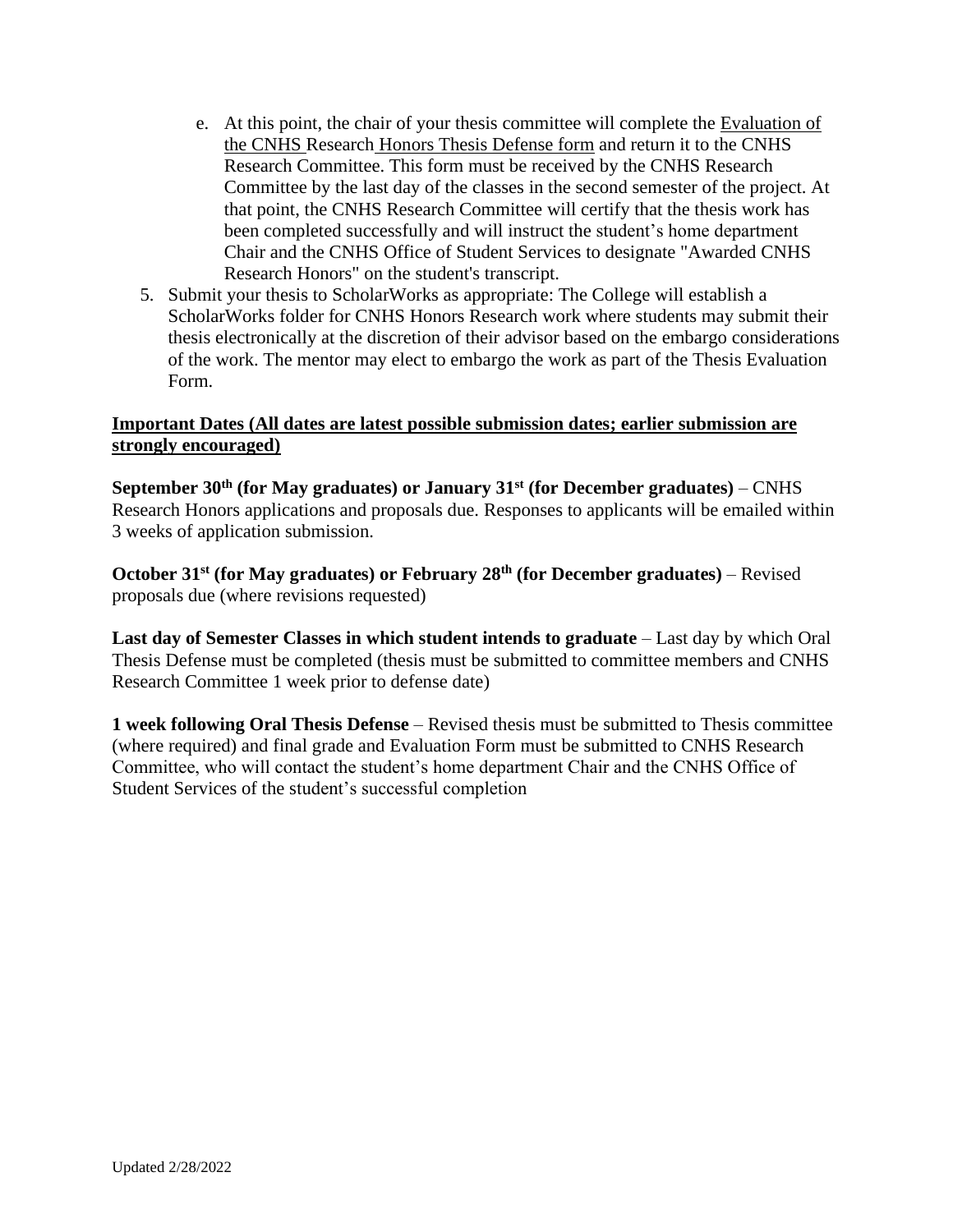## **Faculty Recommendation Form for CNHS Research Honors**

To be completed and submitted by the Thesis Mentor prior to the application and proposal submission deadline.

## **Thesis Mentor Information (***all fields required)*

Full Name:

Department (primary affiliation):

Email Address:

## **Applicant Information**

Student's Name *(Last, First Middle)*:

Project Title:

By submitting this form, I am certifying that I have read the contents of the proposal submitted by the above student and I approve it for submission to the CNHS Research Honors Committee.

**1. Does this student's proposal involve the use of biohazards or recombinant DNA?** If yes, is the IBC protocol approved or submitted?

**2. Does this student's proposal involve the use of vertebrate animals?** If yes, is the appropriate IACUC protocol approved or submitted?

### **3. Does this student's proposal involve the use of human subjects?**

If yes, is the appropriate IRB protocol approved or submitted?

By submitting this form, I am certifying that I understand the following:

- The student's proposal must mention that the research involves biohazards or recombinant DNA, vertebrate animals, or human subjects, if in fact such research is involved.
- The CNHS Research Committee will only approve the student's proposal pending Committee (IRB/IACUC/IBC) certification.
- The CNHS Research Committee must receive a copy of the research review Committee certification before data collection can begin.

What contributions will the proposed research make to the student's education? I waive / do not waive (please circle) the student's enrollment in the NH 195: Thesis Preparation writing course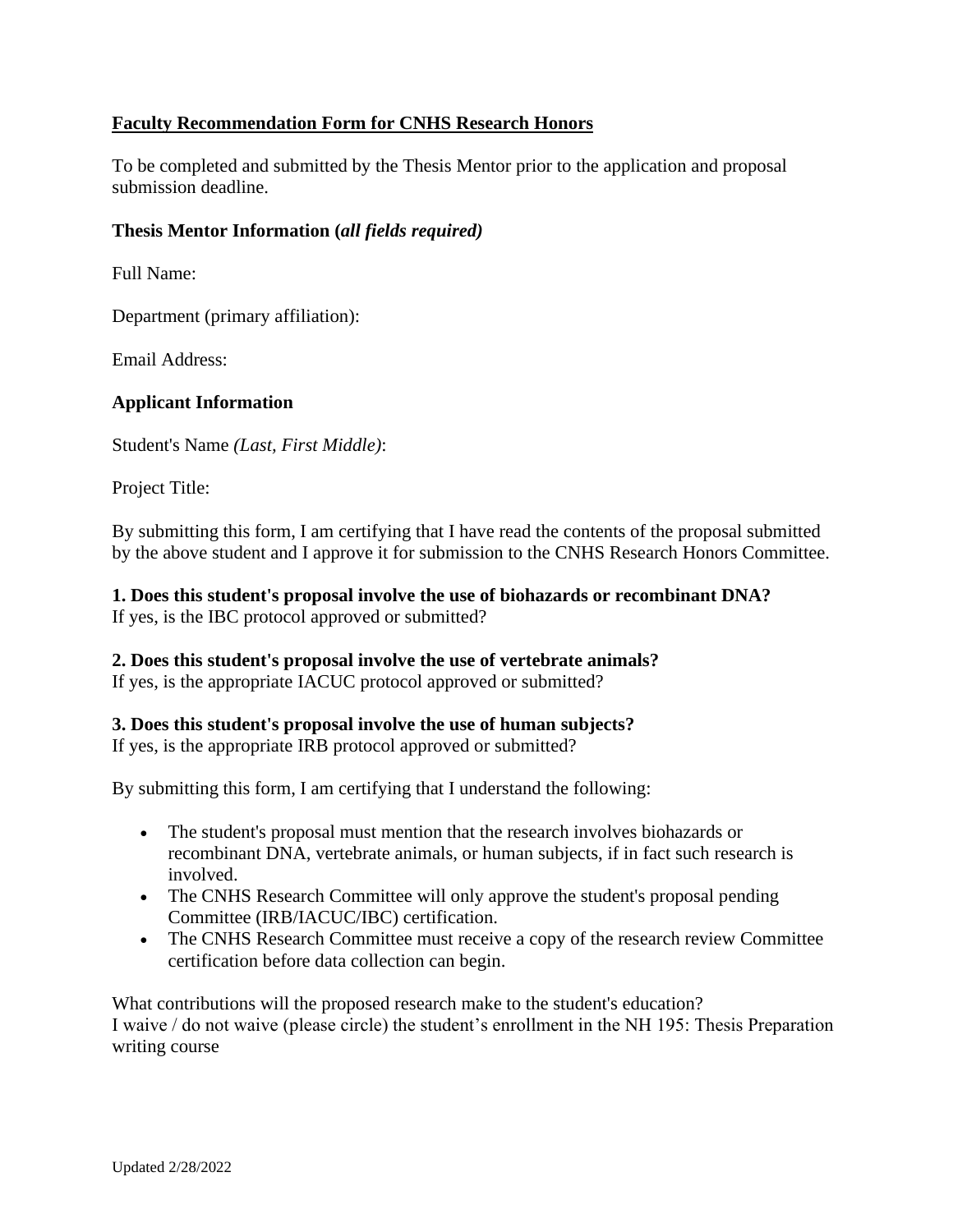Why is the proposed methodology appropriate?

Will the student have access to necessary resources and/or equipment?

Please detail the resources/equipment required:

What skills, background, and academic preparation does the student bring to the proposed project?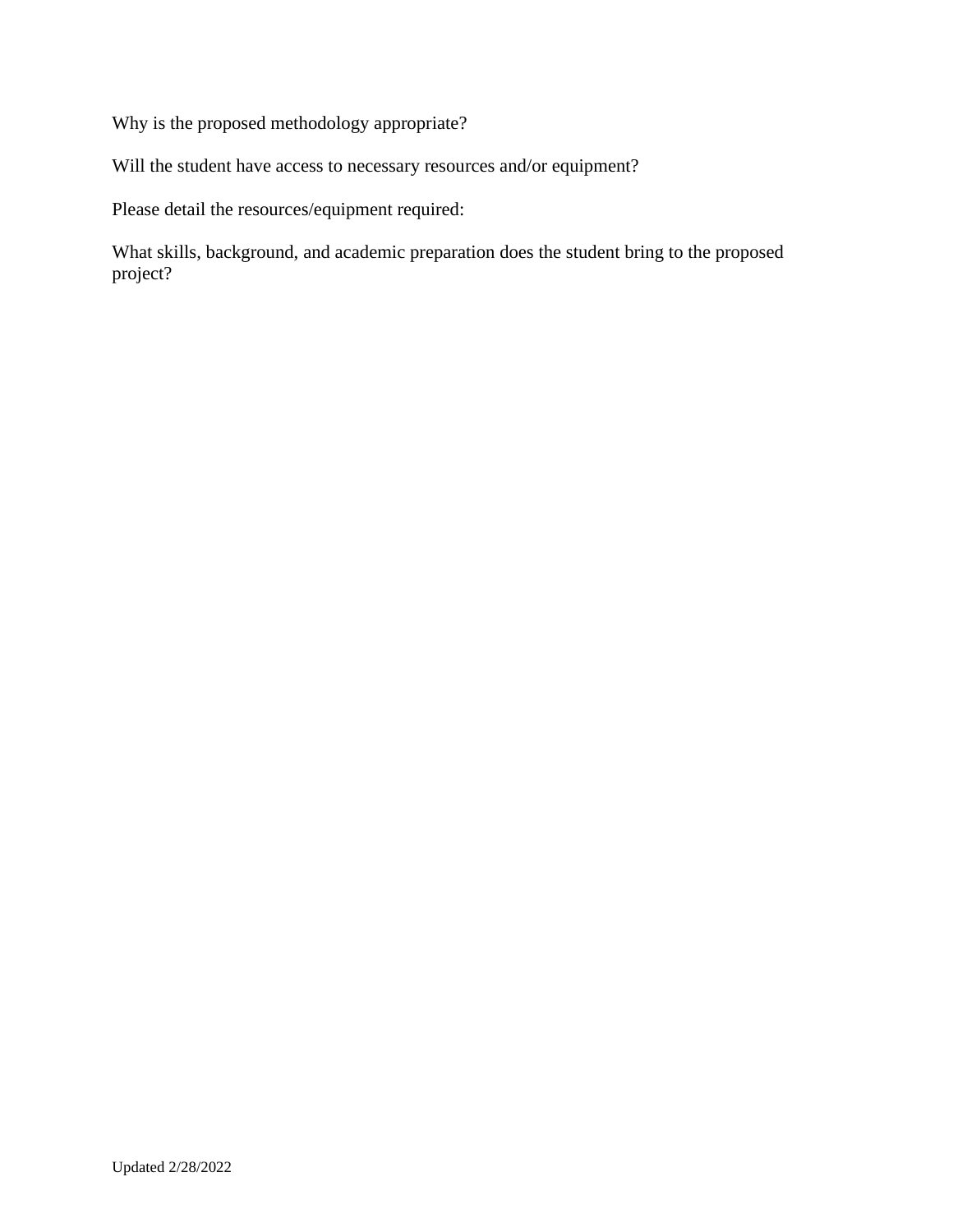## **Evaluation of CNHS Research Honors Thesis Defense**

Sections A-C should be completed by the Thesis Committee Chair and submitted to the CNHS Research Committee [\(cnhsresearch@med.uvm.edu](mailto:cnhsresearch@med.uvm.edu)) by the last day of classes in the semester that the student intends to graduate.

#### **A. Information**

Student's Name: \_\_\_\_\_\_\_\_\_\_\_\_\_\_\_\_\_\_\_\_\_\_\_\_\_\_\_\_\_\_\_\_\_\_\_\_\_\_\_\_\_\_\_\_\_\_\_\_\_\_\_\_\_\_\_\_\_\_

Department in which Honors work was performed:

Honors Thesis Title:

Thesis Committee: (Home Department faculty member, Chair): \_\_\_\_\_\_\_\_\_\_\_\_\_\_\_\_\_\_\_\_\_

(Thesis Mentor):

(Third Member):

Date of Defense:

### **B. Qualification for Honors Work**

The decision of the Thesis Committee is that this student: (check one)

- o Passed the defense at the Honors level
- o Passed the defense at the Readings and Research level (students gets curricular credit and grade but not "Honors" distinction)
- o Failed

#### **C. Grade and Signatures**

The grade (A-F scale) submitted for this work is:

Signed: (Thesis Mentor):

(Non-department Committee Member): \_\_\_\_\_\_\_\_\_\_\_\_\_\_\_\_\_\_\_\_\_\_\_\_\_\_\_\_\_\_\_\_\_\_\_\_\_\_\_\_\_

(Home Department Committee Member/Chair):